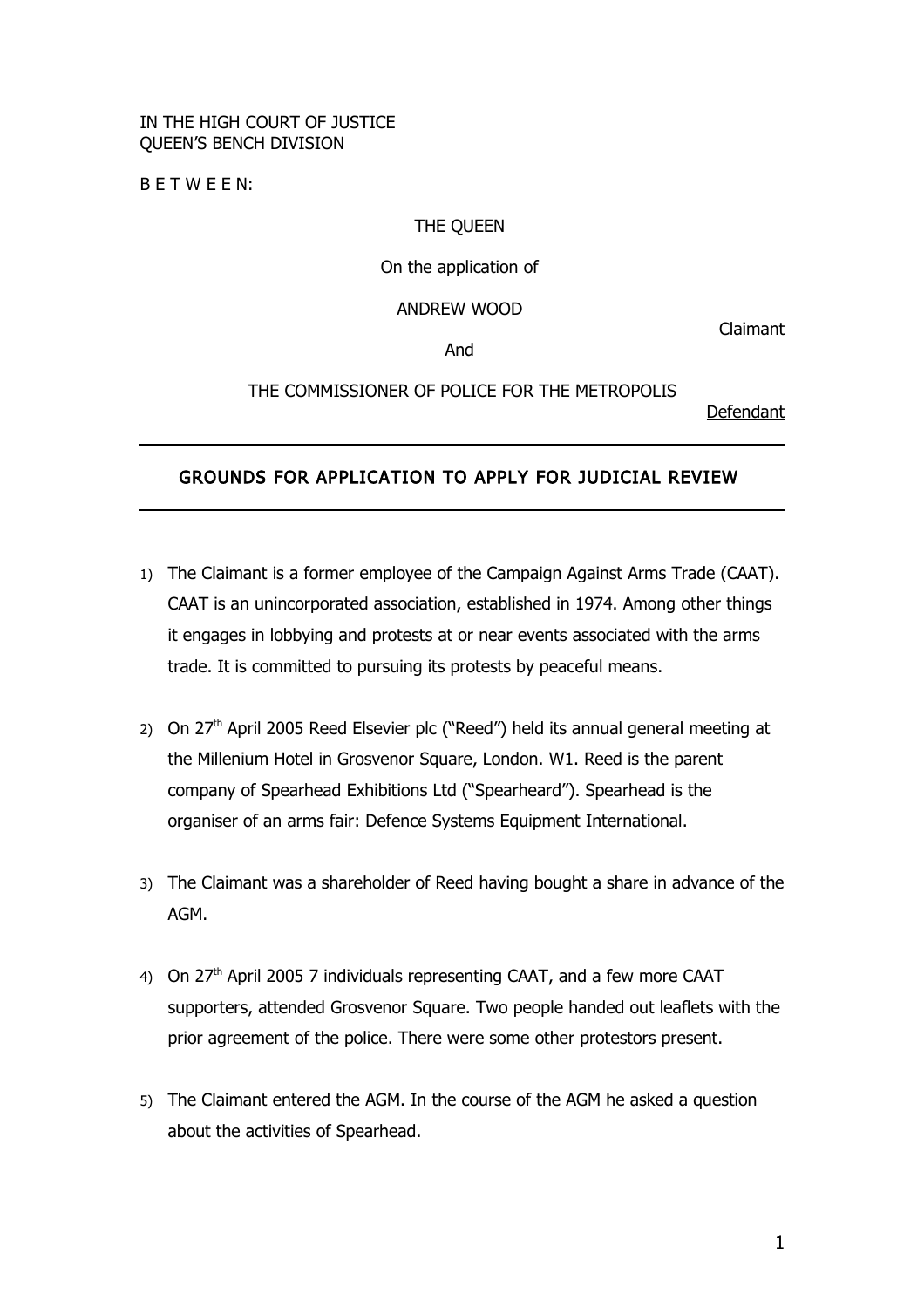- 6) The Claimant started to leave the hotel immediately after the AGM together with another employee of CAAT who had also attended the meeting. Very shortly after they left the entrance to the hotel a police officer emerged from a vehicle, approached them and started taking photographs of them from just a few metres away with a wide angle lens. The Claimant and the other employee felt intimidated and left the vicinity of the hotel. As they did so a police vehicle drew up beside them. Four police officers got out, stood around them and started to ask questions about their identity. They followed them closely some 300 or 400 metres to Bond Street station.
- 7) 6 other members of CAAT were also repeatedly photographed in a similar way on leaving the Reed AGM.
- 8) CAAT, through Ann Feltham, complained to the police about the officer's conduct in a letter dated  $28<sup>th</sup>$  April 2005. That complaint is ongoing.
- 9) On  $1<sup>st</sup>$  June 2005, the Claimant's solicitors, Liberty, wrote to the Defendant asking for certain information about the decision to photograph the Claimant and others and a copy of the Defendant's standard operating procedures.
- 10) There was no substantive response until  $1<sup>st</sup>$  August 2005 when the Defendant refused to disclose a copy of the standard operating procedures, relying on section 31 of the Freedom of Information Act 2000 and claiming that the information would, if released, prejudice the ability of the Metropolitan Police Service to prevent or detect crime and to apprehend and prosecute offenders.
- 11) On 13<sup>th</sup> July 2005 Liberty wrote a pre-action protocol letter to the Defendant asking that they acknowledge that their actions had breached the Claimant's convention rights under Articles 8, 10 and 11 and that the Defendant take steps to prevent the "intimidatory use of photography against legitimate peaceful protesters".
- 12) The Defendant responded to the pre-action protocol letter on  $9<sup>th</sup>$  August 2005. It stated that it had received information from Spearhead of a number of recent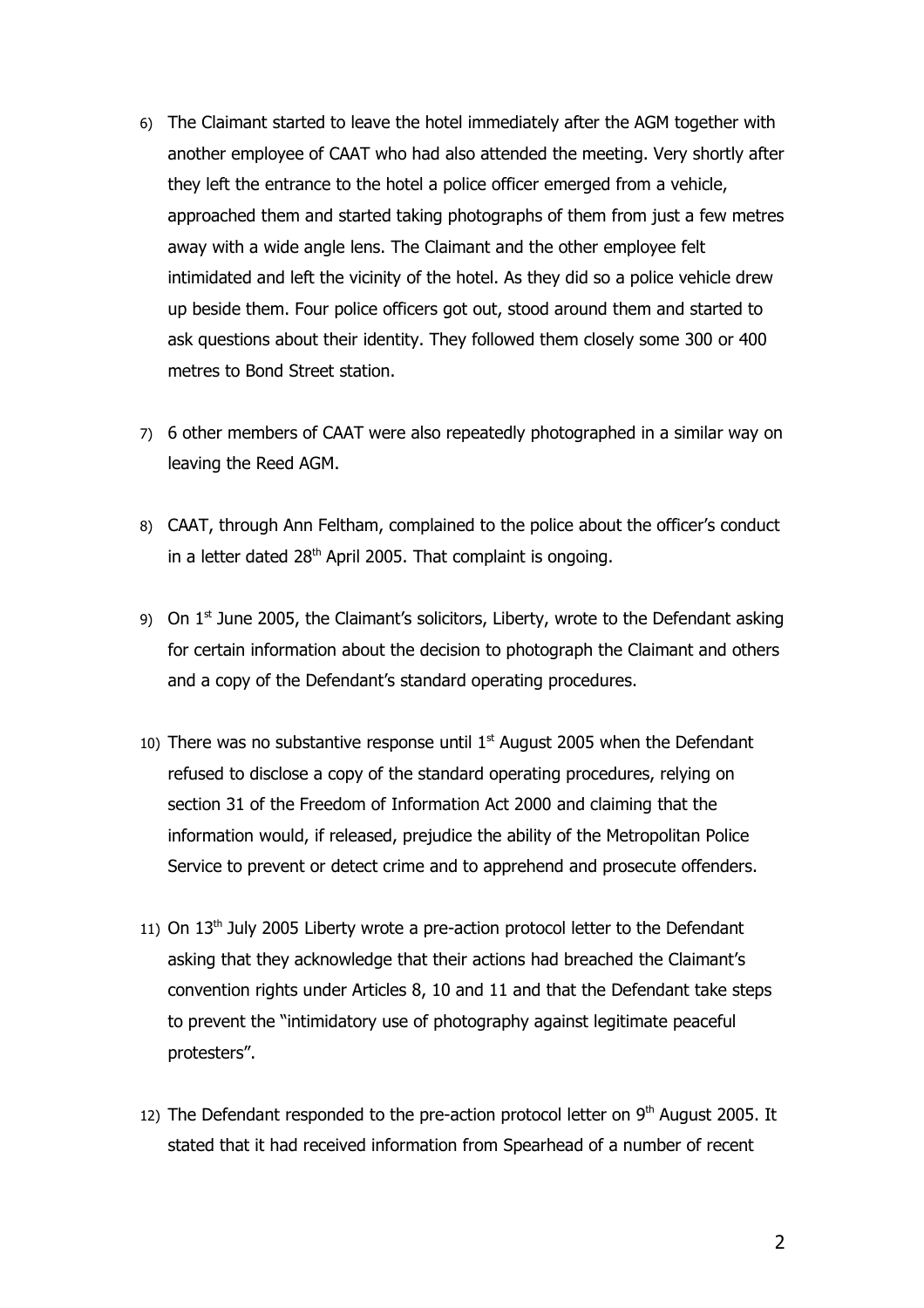share purchases and that Spearhead believed that those individuals may attend the AGM intending to cause disruption.

"An assessment by police, given their experience in policing such events, concluded that there was a likelihood that demonstrators may well engage in criminal acts at the AGM, such as causing criminal damage by daubing slogans and engaging in acts of civil disobedience. This assessment was made on the basis of past experience from similar events and also through knowledge of the tactics adopted by some anti-arms trade campaigners, e.g. Disarm DSEi. In these circumstances it was decided that there should be a police presence outside the AGM

"An additional factor that was taken into consideration was the fact that the DESi arms fair is due to take place in London in September. DSEi has been a focus for demonstrations in the past and some pressure groups, for example Disarm DSEi, are active in demonstrating against companies involved in arms sales, so that it was believed that they may plan demonstrations at the Reed Elsevier AGM. Relevant to this is the fact that the Reed Elsevier Head Office in Richmond is subjected to weekly demonstrations and criminal damage.

"It was therefore considered necessary to photograph and if possible identify those who attended the AGM in order to protest in case they had either caused disruption in the past or else planned to do so in the future, and in particular at DSEi.

"Police fears that criminal actions may occur were increased when it became known certain individuals with a history of violent demonstrations against companies involved in the arms trade had been nominated as proxies to vote at the AGM. This fact lent credence to the fears that of violent action may be planned at the Reed Elsevier AGM."

13) The letter accepted that the AGM itself passed off peacefully except with regard to "two protesters who were both ejected by spearhead staff" in connection with

the decision to take photographs the letter said:

"It was in compliance with the directions to photograph those attending the AGM that your client was photographed when he left the AGM. The police photographer and the three officers with him were wearing uniform and were clearly identifiable as officers. Their purpose in photographing in your client was so that he could be identified, firstly to see if he had caused disruption in the past but also to identify him in case he caused trouble in future, particularly at the DSEi in September.

"As well as being photographed, both individually and in company, your client was also asked for his personal details by uniformed officers but a declined to supply them."

"Officers engaged in intelligence gathering operations such as this are deployed in uniform, overtly, in public places and use non-intrusive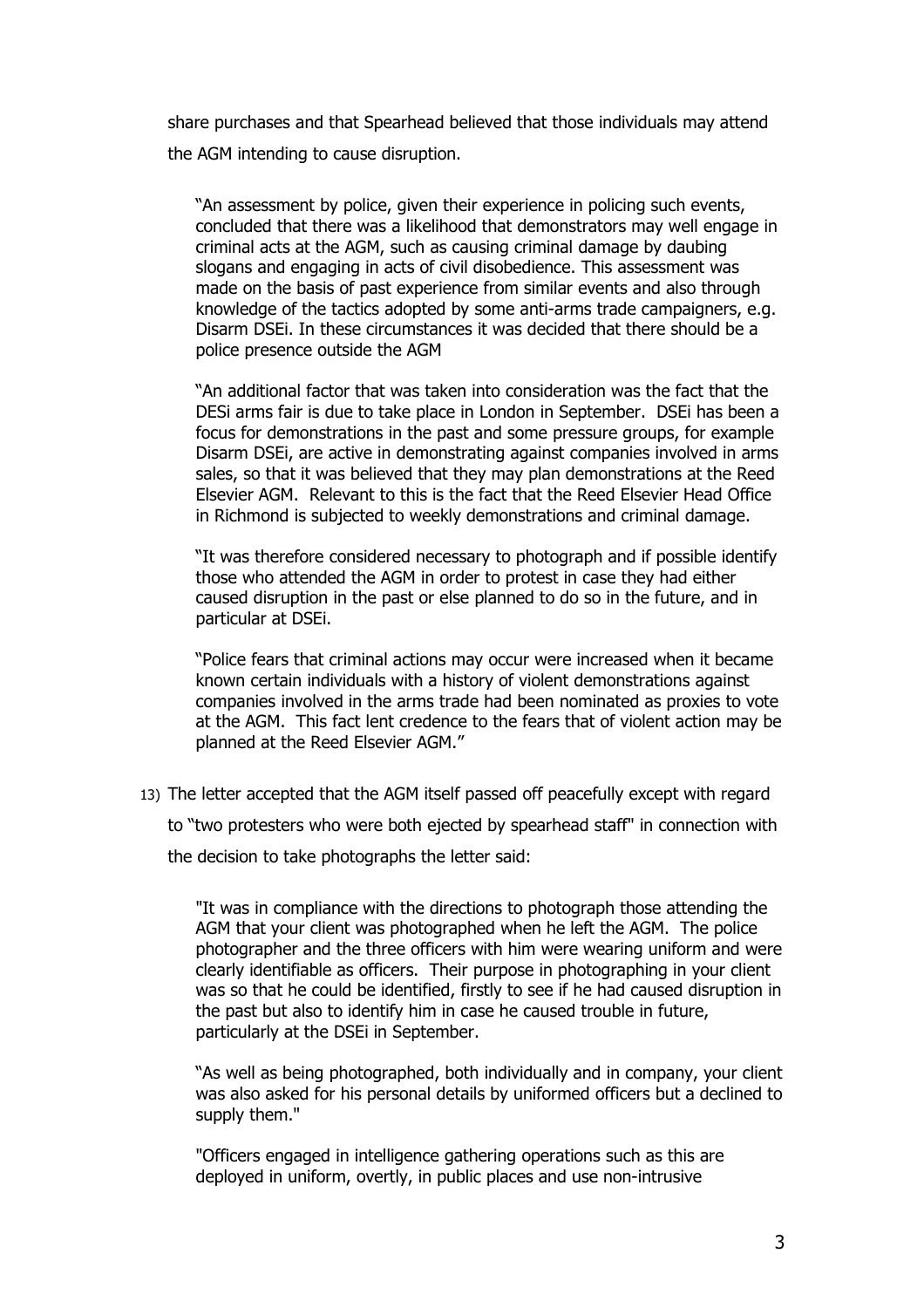techniques. They are thus doing no more than any member of the public is entitled to do. It may be argued that their presence has a "chilling" effect on one's human rights; in fact it is intended to do no more than remind participants of the need to comply with the law. The purpose of the surveillance is to collate evidence which may be used later to identify those who break the law, that is in accordance with the MPS's notification to the Information Commissioner under the Data Protection Act 1998. It is important to note that in carrying out their duties surveillance officers are instructed not to impinge on any lawful activities in which the individuals under surveillance are engaged, for example peaceful protesting, handing out leaflets etc.

"Any claimed interference with your client's Convention Rights must also be weighed against the rights of those attending the AGM and their expectation that police would protect their rights to freedom of expression and assembly. The police are also under duty to protect property pursuant to Article 1 of the First Protocol.

"There is also an overriding duty upon police to prevent crime and keep the peace.

"It was in complying with these duties that police surveillance takes place."

- 14) As to Article 8 the Defendant denied that the Claimant had an expectation of privacy because "the protest was held in public, it was the intention of CAAT and the other demonstrators to attract publicity; and the photographs have only been used as an aid to police and have not been published. I am thus of the view that police actions did not amount to a breach of your client's Article 8 rights."
- 15) As to Articles 10 and 11 the Defendant denied that there had been any direct interference with the Claimant's convention rights as the case law "primarily relates to the physical impediment of the freedom of expression and/or assembly…or…punishment…following arrest", "nor can [overt photographing of your client] be argued to have a 'chilling' effect".
- 16) Responding to specific questions the Defendant asserted that the Claimant had been photographed

"for the purpose of identifying whether or not they had engaged in public disorder at such meetings in the past. In addition, their photographs were taken so that their identity would be known should they attend DSEi. Thus it was not the fact that your client was a member of CAAT that led to his photograph being taken, but the fact that the targeting of companies such as Reed Elsevier and others associated with DSEi by protest groups has meant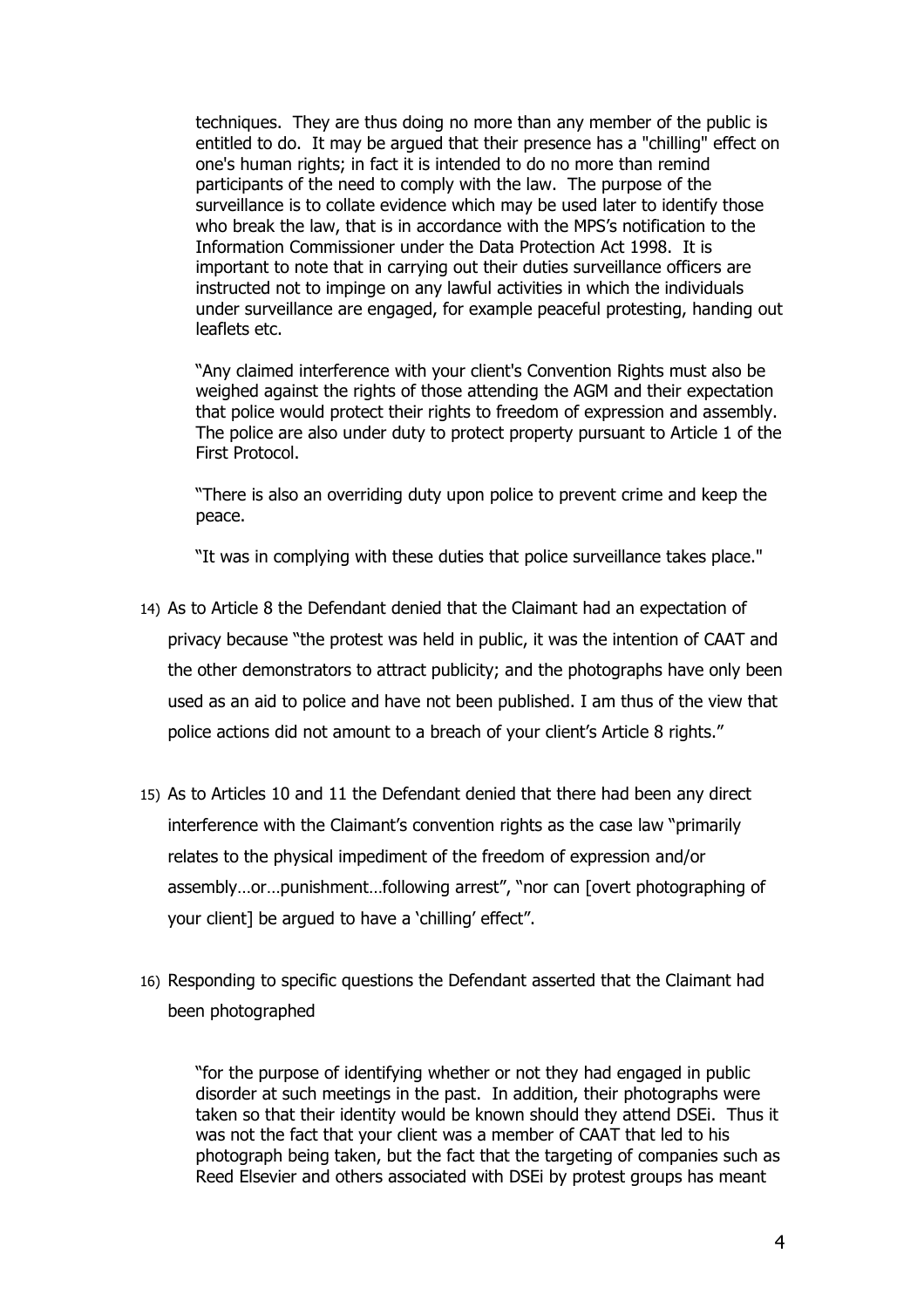that the police have engaged on intelligence gathering operations in the run up to DSEi."

"Photographs were taken of your client on a number of occasions for intelligence purposes, that is not just to establish his identity but also those he associated with. Again, this is not because of the fact that your client or his associate worked for CAAT but due to the fact that others who have broken the law in the past did attend the AGM and it was necessary to establish whether not your client was an associate of such violent demonstrators."

"The photographs would have been used to establish the identities of those photographed and would have been compared against previous intelligence."

"The photographs have been retained by the MPS."

"The photographs were taken for the purpose of gathering intelligence in advance of DSEi. At the conclusion of DSEi the need to retain such intelligence will be considered on a case-by-case basis. The digital image itself will be retained beyond this period but due to the fact that all intelligence relating to the subject of the image will have been destroyed it will be impossible to identify your client or others from the image."

17) The Claimant believes that the Defendant has adopted a practice or policy of taking photographs in a manner similar to that used in this case. The policy or practice is applied to those believed to be involved in political protests. The main characteristics are that the photography takes place at close range sometimes using flash. Individuals are singled out as the subjects of the photographs and numerous images are recorded. The photographers are in police uniform and neither seek consent nor explain why the photographs are being taken. They are usually accompanied by other officers and follow the subject at close quarters if they walk away. The Claimant relies on his own statement and the evidence set out in the statement of Alex Gask. The practice or policy has the effect of intimidating those to whom it is applied and deters them from engaging in political activity. It amounts to an unlawful interference with their rights under Articles 8, 10 , 11 and 14 of the ECHR for the same reasons that those rights were breached in respect of the Claimant and as set out below.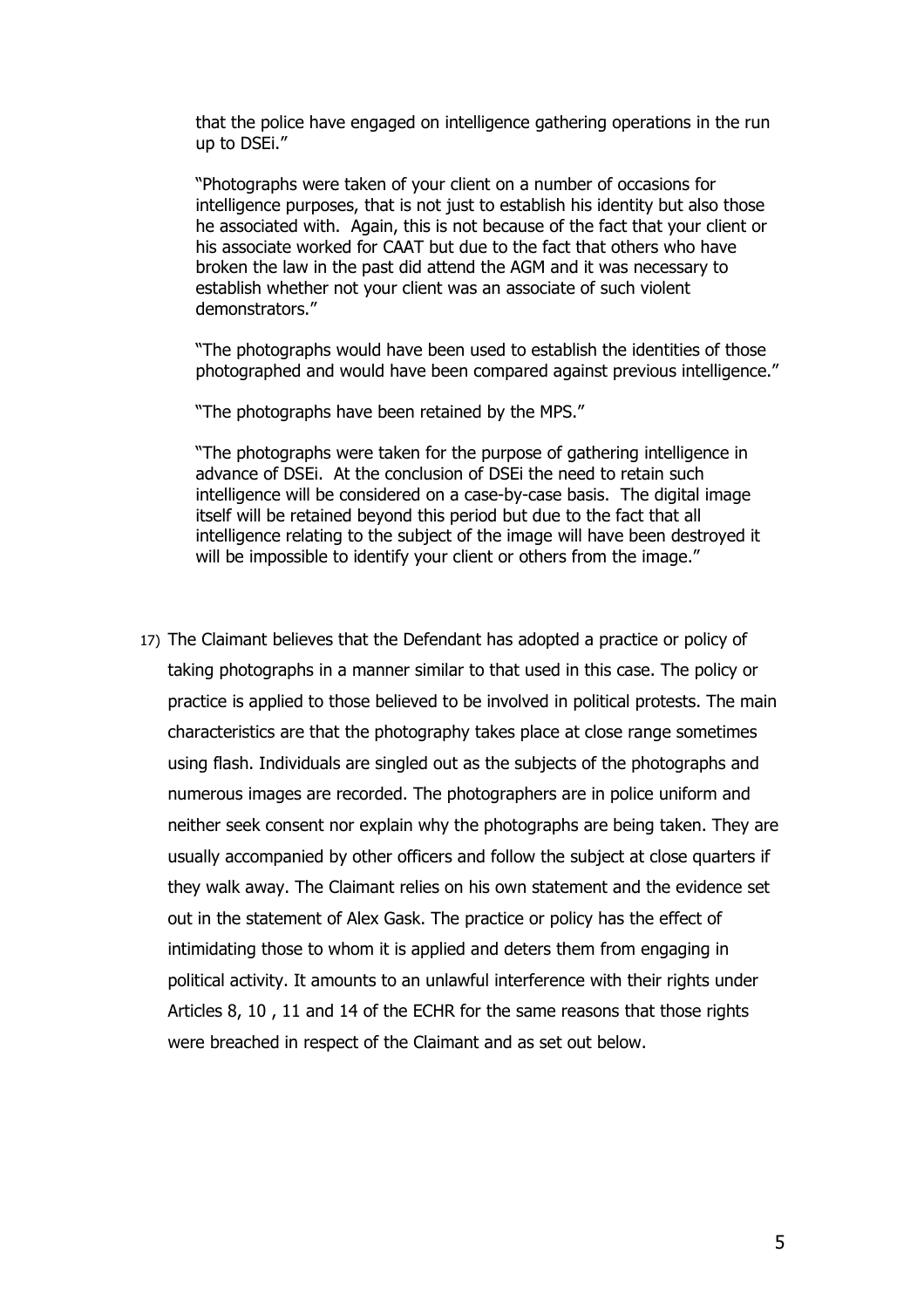# Prima facie breach of convention rights

18) The Defendant's actions involve a prima facie breach of the Claimant's rights under articles 8, 10, and 11 of the ECHR for the reasons set out in the following paragraphs. In each case the burden lies on the Defendant to demonstrate that its actions were justified.

# Article 8 ECHR

- 19) The acquisition, storage and release of information (including photographs) relating to an individual's private life is an interference with Article 8(1) of the ECHR requiring justification under Article  $8(2)^{1}$  $8(2)^{1}$  $8(2)^{1}$ .
- 20) The Defendant relies on *Friedl v Austria* (above) in support of its proposition that Article 8 is not engaged because the Claimant did not have any reasonable expectation of privacy that could be protected by Article 8 as he was photographed in connection with his attendance at a public demonstration.
- 21) In Friedl v Austria (above) the Commission considered that there was not an interference with Article 8 rights where the police took photographs of the Applicant at a demonstration. However, the photographs then were taken in the course of a "public incident", and were taken solely for the purposes of recording the demonstration itself. The commission accepted assurances given by the respondent government to the effect that individuals in the photographs remained anonymous and that no action was taken to identify the persons photographed.
- 22) The taking and retention of the photographs of the Claimant involves an interference with Article 8 notwithstanding Friedl for the following reasons, none of which were present in that case.
- 23) An element in deciding whether there has been respect for an individual's private life is the extent to which any alleged intrusion has the Claimant as its focus as

<span id="page-5-0"></span><sup>&</sup>lt;sup>1</sup> See for example *Friedl v Austria* 21 EHRR 83 (Commission) and the cases cited at para 46.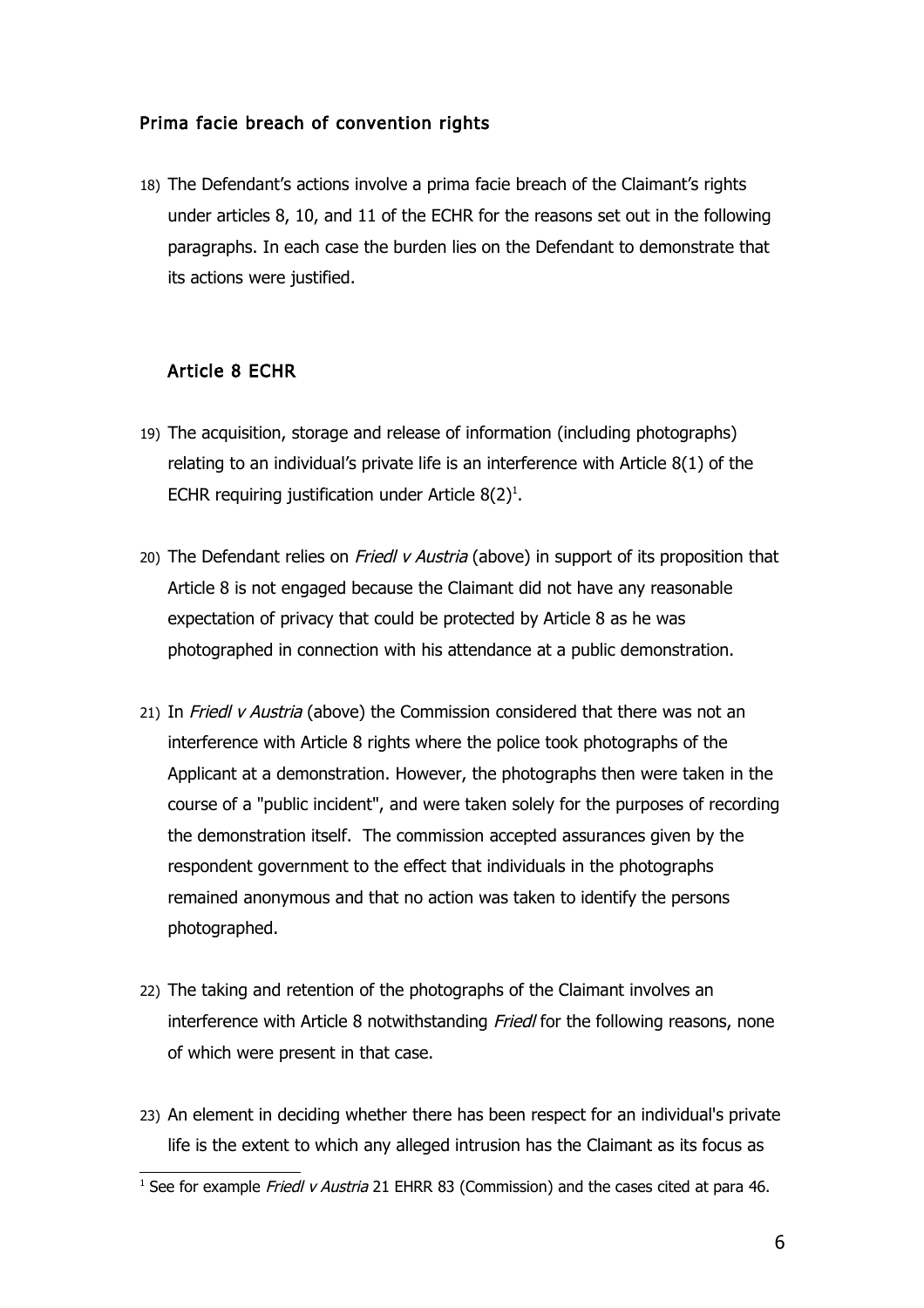opposed to the interference only incidentally involving the Claimant. In *Campbell* v MGN Ltd [2004] 2 AC 457, Lord Hope, at para 122 drew a distinction between a person who is in a street when a photograph is taken and appears in it only incidentally (in which case they cannot complain about publication) and a case where the "the public nature of the place where a photograph is taken was simply used as the background for one or more persons who constitute the true subject of the photograph". Similar reasoning is developed in *Durant v The* Financial Services Authority [2003] EWCA Civ 1746 in determining whether data "relates to" a living individual for the purposes of the Data Protection Act 1998.

> "Mere mention of the data subject in a document held by a data controller does not necessarily amount to his personal data. Whether it does so in any particular instance depends on where it falls in a continuum of relevance or proximity to the data subject as distinct, say, from transactions or matters in which he may have been involved to a greater or lesser degree. It seems to me that there are two notions that may be of assistance. The first is whether the information is biographical in a significant sense, that is, going beyond the recording of the putative data subject's involvement in a matter or an event that has no personal connotations, a life event in respect of which his privacy could not be said to be compromised. The second is one of focus. The information should have the putative data subject as its focus rather than some other person with whom he may have been involved or some transaction or event in which he may have figured or have had an interest, for example, as in this case, an investigation into some other person's or body's conduct that he may have instigated. In short, it is information that affects his privacy, whether in his personal or family life, business or professional capacity. A recent example is that considered by the European Court in Criminal Proceedings against Lindquist, Case C-101/01  $(6<sup>th</sup>$ November 2003), in which the Court held, at para. 27, that "personal data" covered the name of a person or identification of him by some other means, for instance by giving his telephone number or information regarding his working conditions or hobbies". (emphasis added).

- 24) The act of photographing the Claimant here singled him out as the specific object of the photograph. It was taken with a view to identifying him (as the Defendant accepts in his response to the pre-action protocol letter).
- 25) The activity in which the Claimant participated was not public in the sense of the demonstration in *Friedl*. The Claimant participated in an AGM in a hotel at which it would have been open to the organisers to refuse access to those who were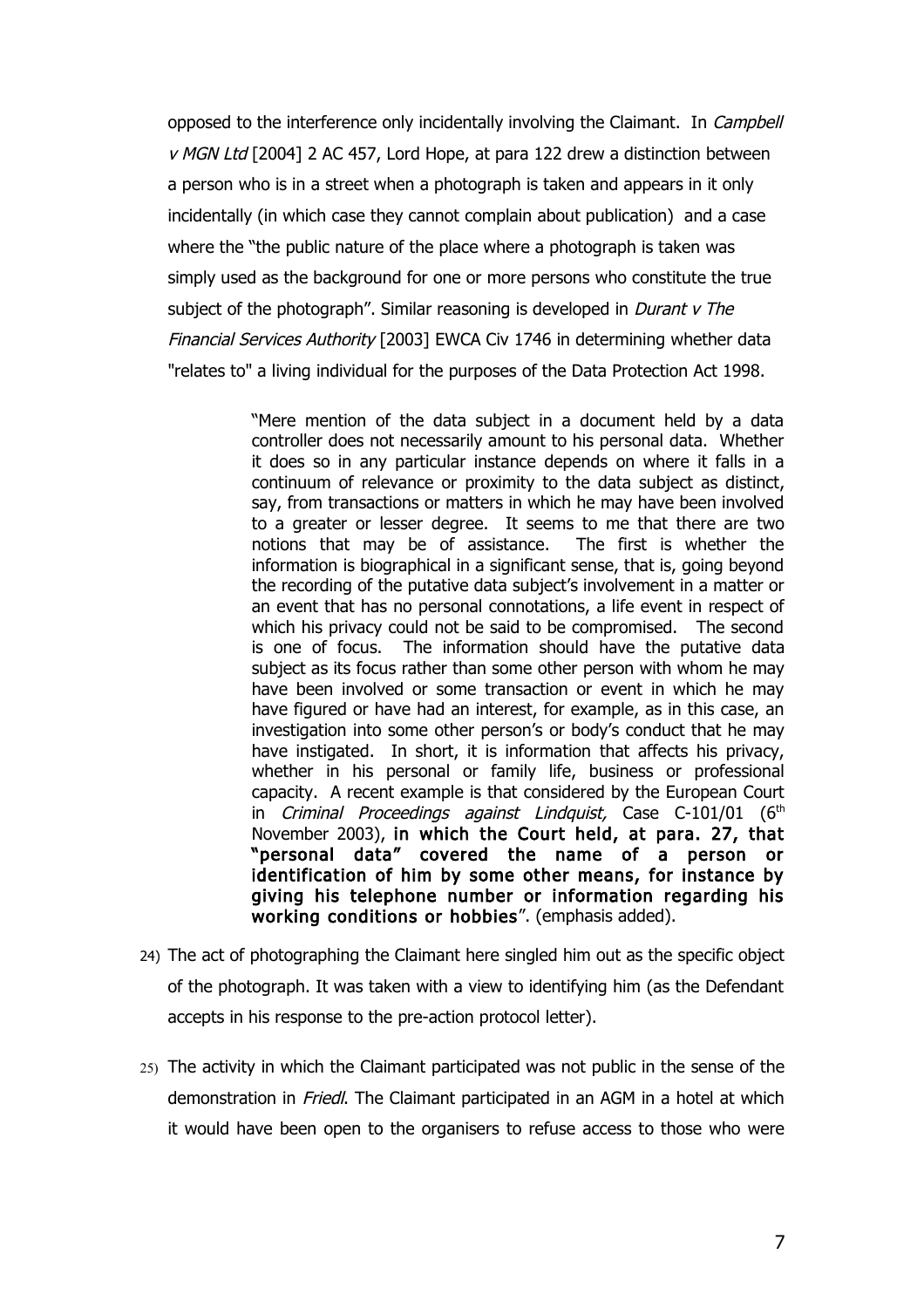not members of the company. The Claimant did not draw attention to himself except by asking a question at the AGM.

- 26) In Friedl the Commission accepted that questioning the Claimant with a view to establishing his identity involved an interference with his Article 8 rights. It follows from this and from the terms in which the Commission decided that the photograph did not involve a breach in that case (i.e. in part because the complainant was not identified) that a decision by the police to photograph a person with a view to identifying them does involve an interference with the subject's rights under Article 8, as does a decision to take a photograph following a prior identification. In this case it appears from the Defendant's pre-action protocol letter that the Claimant had been identified to the police by Spearhead or its agents.
- 27) In any event the making of a record and the retention of the photographs is an interference (PG and JH v United Kingdom – Reports of Judgments and Decisions  $2001 - ix$  p. 195). In *Marper* the retention of DNA profiles on individuals who had been arrested (at which point the relevant sample was taken) but not been convicted was held, by a majority, not to involve an interference with private life. However, the information was there held as part of a database where the samples could be matched with a specified individual only through expert analysis. There was no active processing of any sample relating to an individual. The object of keeping the data was so that it could be checked for a match on DNA recovered from a future crime rather than allowing for the specific tracking of the individuals on the database. Marper is distinguishable from the present case. The object of the photograph is to be retained specifically with a view to identifying the Claimant at a future demonstration.
- 28) The Defendant's actions also interfere with the Claimant's autonomy and dignity, both protected by Article 8. In *Campbell*, Lord Hoffmann (dissenting as to the result but not so as to affect this part of his reasoning) described the approach to the values protected by confidentiality and Article 8 as follows:

"the new approach takes a different view of the underlying value which the law protects. Instead of the cause of action being based on the duty of good faith applicable to confidential personal information and trade secrets alike, it focuses on the protection of human autonomy and dignity – the right to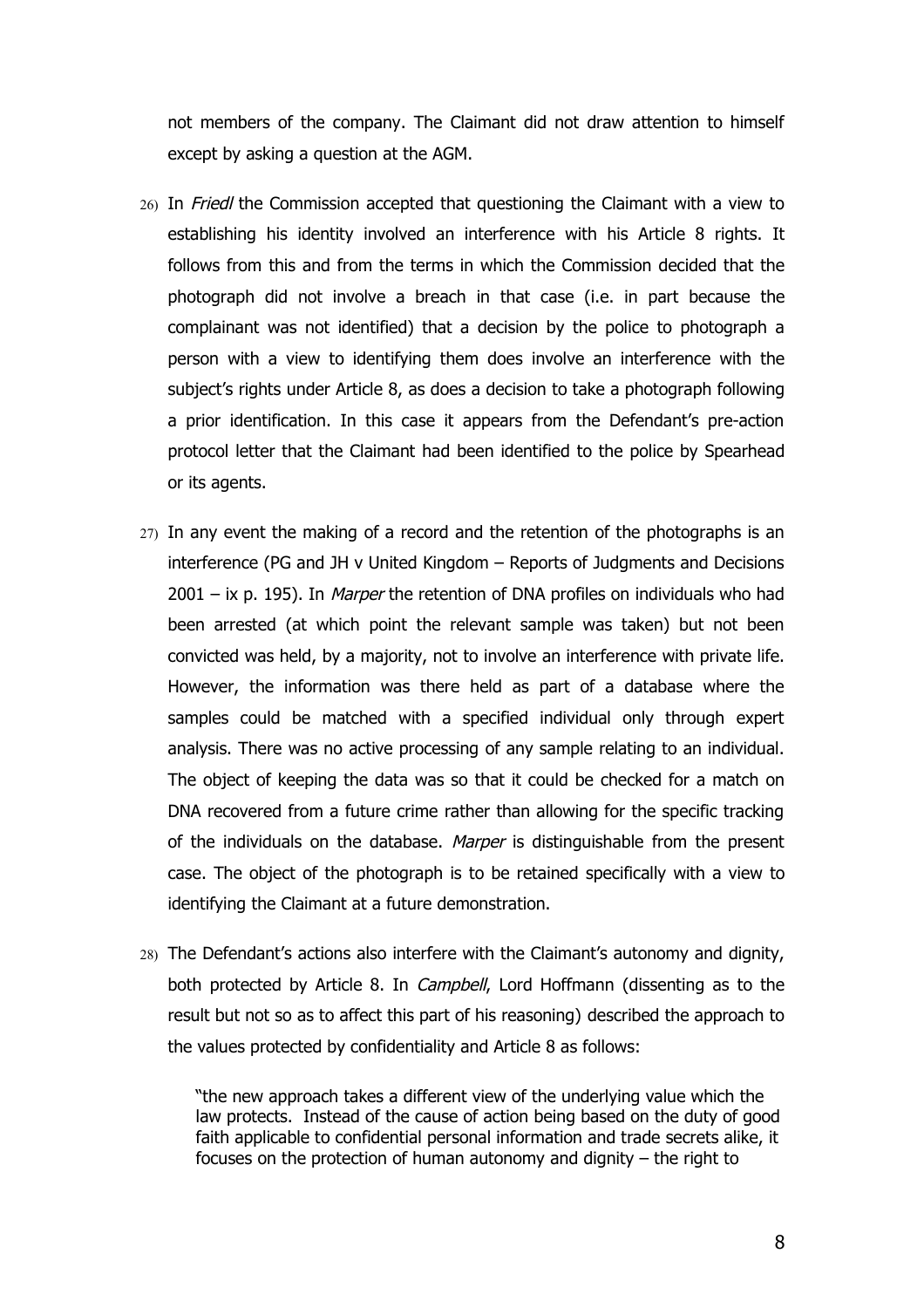control the dissemination of information about one's private life and the right to the esteem and respect of other people".

29) The photograph removes from the Claimant control over how information about him is disseminated. The Claimant participated appropriately in a lawful activity. By taking the photographs with a view to identifying the Claimant the Defendant has used private information relating to him (his image and identity) to his detriment in that he is stigmatised as a legitimate object of police concern on public order grounds. The keeping of this information makes it more likely that his activities will be followed in the future and more likely that he will be subjected to other intrusive policing techniques such as stop and search using powers such as those contained in the Terrorism Act 2000 (deployed against arms trade protesters in  $R$  (Gillan) v Commissioner of Police for the Metropolis [2005] QB 388).

#### Articles 10 and 11

- 30) The Claimant's participation in protests against the arms trade and his attendance at the AGM on  $27<sup>th</sup>$  April 2005 self evidently involved the exercise by him of his right to freedom of expression and to peaceful assembly. This appears to be accepted by the Defendant. The Defendant does not accept that it interfered with the Claimant's exercise of those rights. However, the Defendant's approach as to what amounts to an interference is too narrow.
- 31) As the Defendant accepts, an interference with Article 10 and 11 rights need not be direct in the sense of a physical or legal impediment. It is sufficient if action by the Defendant has a chilling effect in tending to inhibit the exercise of the right (for example in *Steel & Others v United Kingdom* 28 EHRR 603 at para 93). The Defendant is wrong to limit this to matters similar to arrest or fear of arrest. The inhibition might, for example, arise through a fear of excessive liability in damages or costs, fixed without reference to ability to pay (see e.g. *Steel and* Morris v United Kingdom Application no. 68416/01 at paragraph 96).
- 32) The question in each case is not how the action of the Defendant is to be classified but what is likely to be its impact.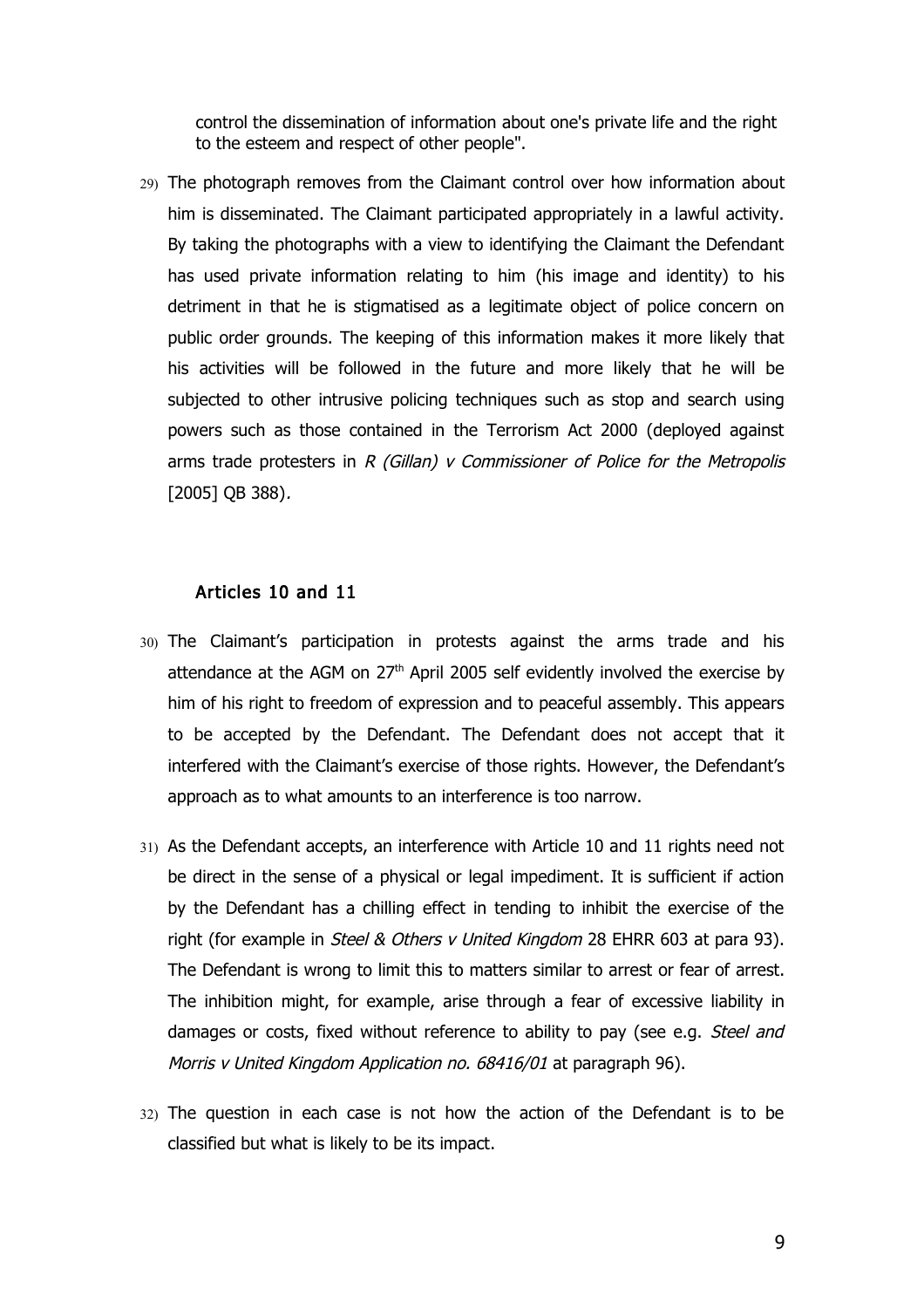- 33) In this case the Claimant relies on the following matters:
	- a) He was subjected to repeated and intrusive photographs being taken. He cannot, until after disclosure of the Defendant's evidence, say how many photographs were taken but contends that the number was excessive.
	- b) He was pursued for a considerable length of time both by the photographing officer and by other officers who pressed him for personal details of his identity.
	- c) The Claimant had not acted unlawfully. He had conducted himself with propriety in the meeting and as far as he is aware no justifiable complaint had been made against him. The effect of the Defendant's course of conduct was to leave the Claimant feeling defensive and intimidated and that he had been subjected to having a police "file" opened on him for no good reason.
	- d) He was photographed at close range by a police officer in uniform. Although fact that the officer was in uniform may have been intended to ensure that the photography was not seen as an intrusion by being covert the effect was, in context, to increase the intimidatory impact on the Claimant.
	- e) The Claimant was not given any information as to why photographs were being taken. He was not given any information about what use would be made of them.
	- f) The Defendant knew or must have been aware that its actions would be seen as intimidatory by the Claimant and that the Claimant would feel unease and concern about what use would be made of the photographs after they were taken.
	- g) The Defendant's actions fall within the definition of harassment in the Protection from Harassment Act 1997 (below).

# **Justification**

#### In accordance with law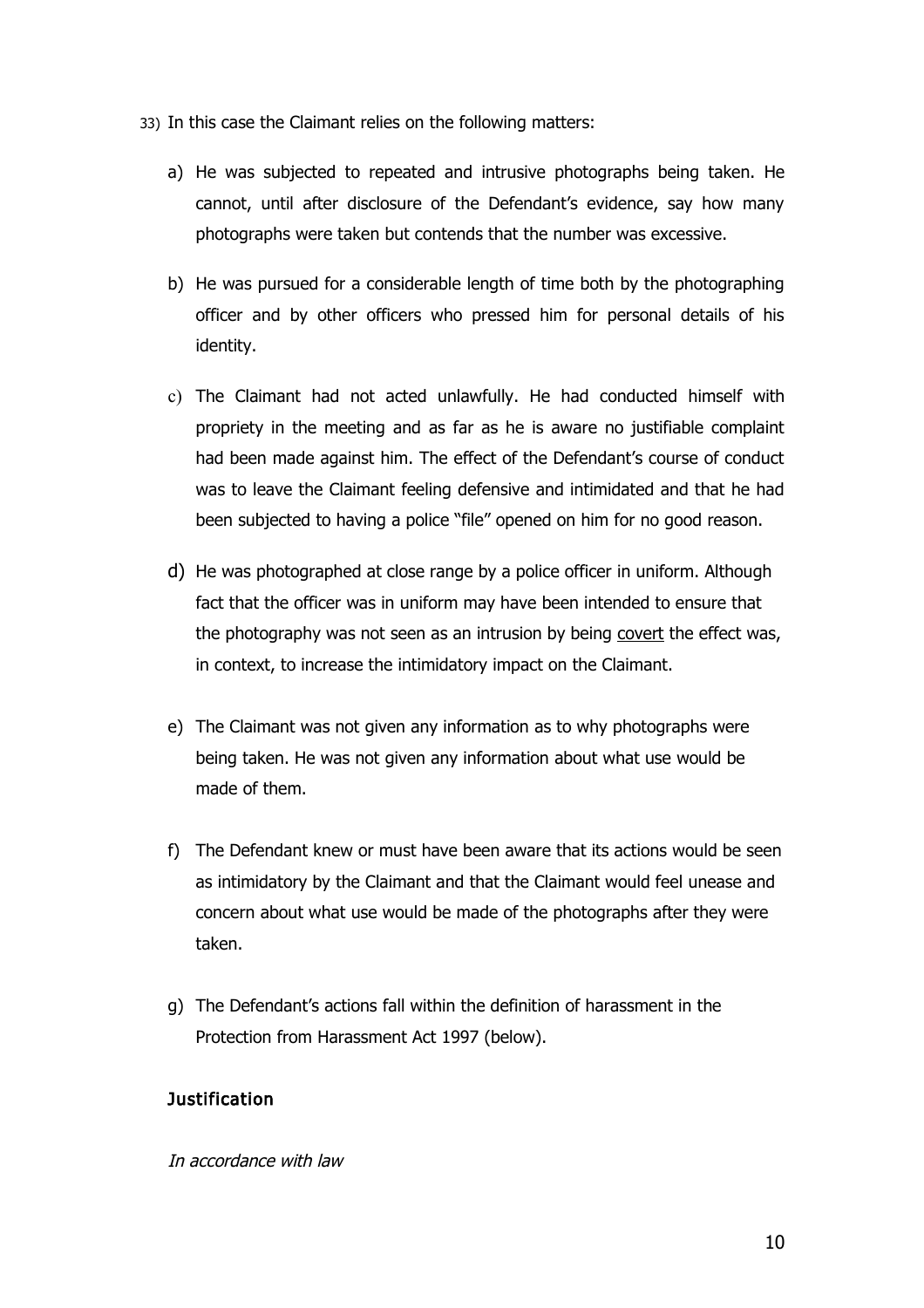34) The Defendant does not rely on any specific statutory authority for its actions but instead asserts that the officers were "doing no more than any member of the public is entitled to do". This is not sufficient for the interference to be in accordance with the law. This requirement refers not only to the legal basis for action but also to the quality of the law, which must be predictable and accessible.

> "Firstly, the law must be adequately accessible: the citizen must be able to have an indication that is adequate in the circumstances of the legal rules applicable to a given case. Secondly, a norm cannot be regarded as 'law' unless it is formulated with sufficient precision to enable the citizen to regulate his conduct: he must be able – if need be with appropriate advice - to foresee, to a degree that is reasonable in the circumstances, the consequences which a given action may entail." (Sunday Times judgment, p. 31, para. 49; Silver and Others judgment, p. 33, paras. 87 and 88)

Malone v United Kingdom 26<sup>th</sup> April 1985 A95 at para 66.

- 35) Where the law confers a discretion then the law must indicate the scope of the discretion (*ibid* para 67).
- 36) In the present case the law relating to overt photography is neither accessible nor predictable. The Defendant's officers operate under standard operating procedures. These are not publicly available and the Defendant has refused to disclose them, relying on an exception from disclosure in the Freedom of Information Act 2000. The Defendant has disclosed details of an overt filming and photography policy which is publicly available. However, that gives only general statements about the objects for which overt photography will take place and does not state when such filming will take place.
- 37) In any event, to the extent that the policy does govern the use of overt photography the Defendant has failed to follow it and its actions are not in accordance with law for that reason. In particular:
	- a) The policy states that such photography may be used "to record identifiable details of subjects suspected of being involved in crime or anti sociable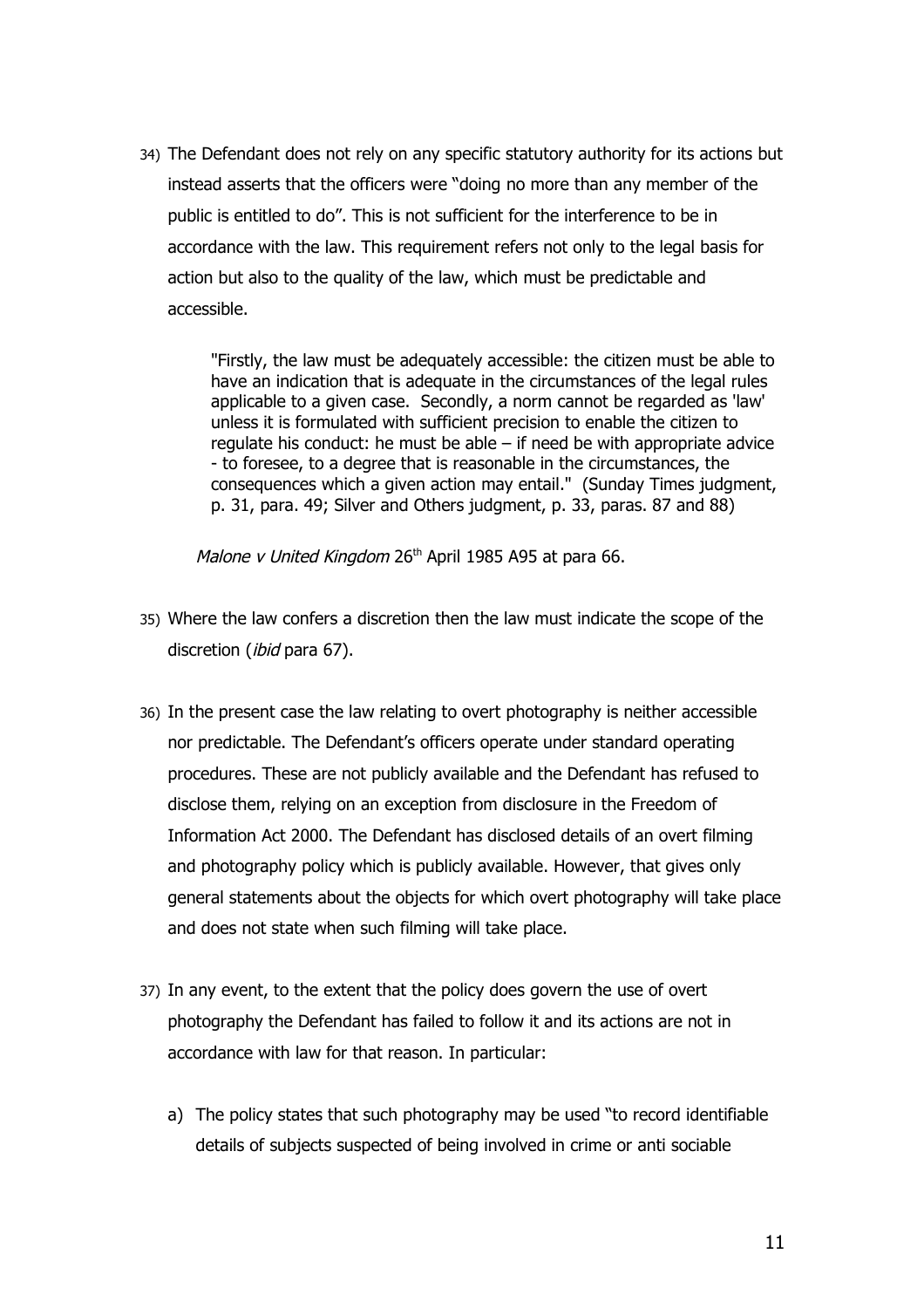behaviour…and associates for the purposes of preventing and detecting crime and to assist in the investigation of alleged offences".

- b) The Defendant has not alleged that the Claimant or anybody associated with him has been involved in crime.
- c) The policy also states:

"When a pre-planned deployment is authorised officers must be able to clearly state the reasons for the filming or photography and provide a copy of the explanatory leaflet. These contain details of the purpose of the filming and provide guidance on how members of the public may obtain further information and access to their images".

d) This was not followed. As stated above the Defendant's officers did not explain the reason why they were taking photographs of the Claimant or asking for his identity.

# **Proportionality**

38) The interference is disproportionate and imposes an excessive burden on the Claimant. Any alleged justification must be subjected to close scrutiny:

"The rights to freedom of expression and assembly and association, which are protected by articles 10 and 11 of the Convention respectively, are of the greatest importance to the proper functioning of any democracy. Any intrusion upon the rights, either by the developing common law or by the intervention of statute law, has to be jealously scrutinised" – R (Laporte) v Chief Constable of Gloucestershire [2005] QB 678 at para 35.

- 39) The action was disproportionate for the following reasons:
	- a) The Defendant's actions amounted to a significant interference with the Claimant's convention rights calling for a compelling justification. I refer to the matters set out above.
	- b) If, which is denied, it was appropriate for any photographs to be taken of the Claimant then the number taken and the manner in which they were taken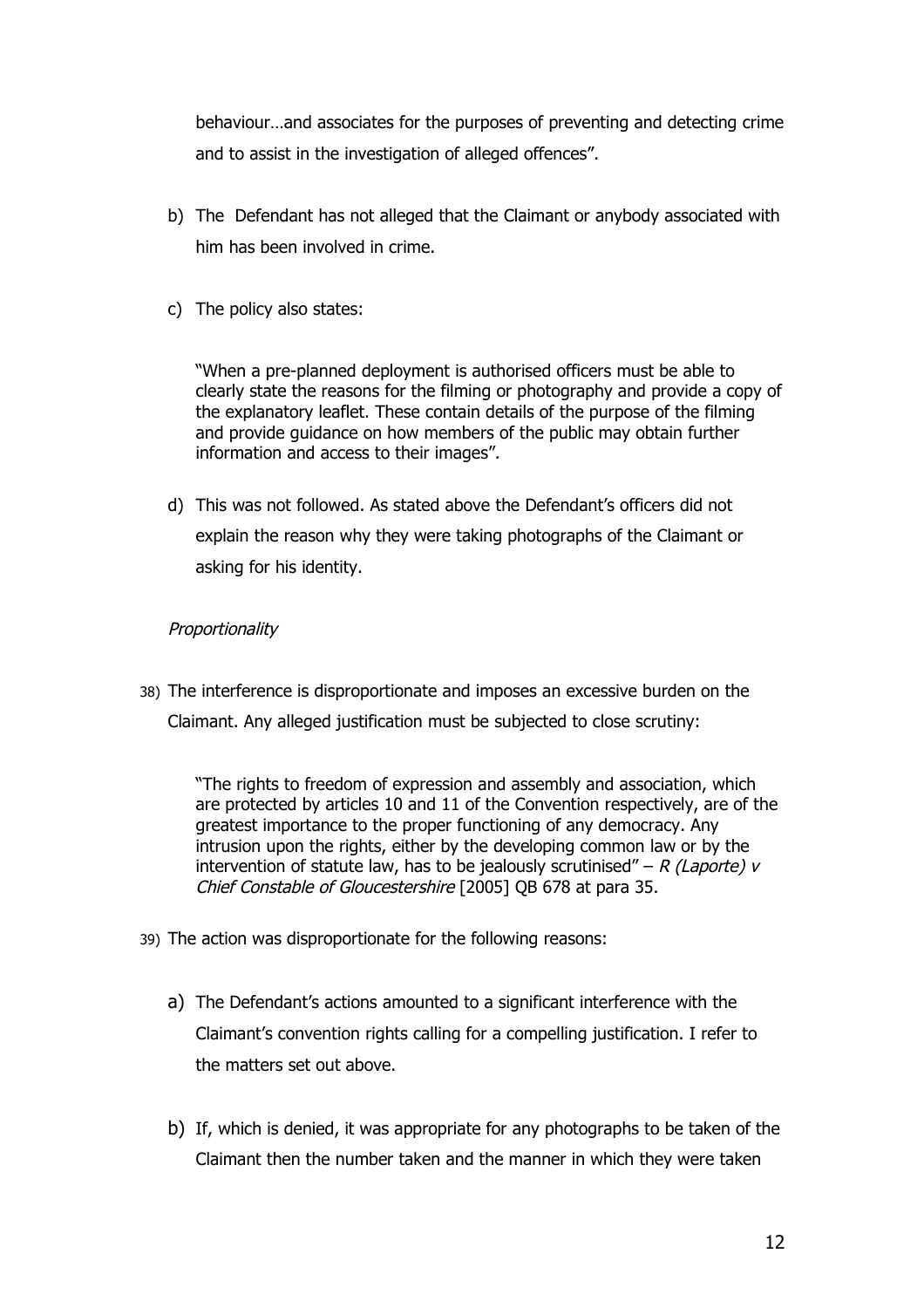was excessive. It was not necessary for the Defendant repeatedly to photograph the Claimant at close range, nor was it necessary to follow him to Bond St station while pressing him for details of his identity.

- c) The Defendant does not claim to have had any information to the effect that the Claimant was disruptive or had otherwise acted unlawfully or improperly on 27th April 2005 or that he had done so in the past or that he intended to do so in the future. He had done no more at the meeting than to ask a single question at an appropriate time and in the proper manner, in his capacity as shareholder.
- d) The police knew that the Claimant was a member of CAAT, an organisation with a long record of peaceful protest. The Claimant is himself of good character with no history of violence or disorder.
- e) The Defendant does not claim to have had any information to the effect that he associated with anybody who was involved in any relevant criminal activity. The pre-action protocol letter refers to a need to establish whether or not the Claimant "was an associate of violent demonstrators". It is not admitted that the establishment of such a link would justify such surveillance in the absence of any evidence that the Claimant was himself involved in carrying out or facilitating such conduct but in any event the Defendant does not assert any basis for thinking that the Claimant might have been so associated with violent protesters. The surveillance process is intended to support mere speculation.
- f) It is accepted that in some cases, police action may indirectly affect innocent individuals where it is not possible for the police to differentiate in time to prevent a reasonably apprehended and imminent breach of the pace. Laporte (above) was such an example<sup>[2](#page-12-0)</sup>. However, this is the opposite case. There was no suggestion that there was any imminent criminal conduct yet the Claimant was specifically targeted. That action could only be justified by specific grounds to suspect him of criminal activity. There are none.

<span id="page-12-0"></span> $2$  The principles are discussed at para 44. The level of appropriate response from the police depends on the gravity of the feared harm and how imminent it is.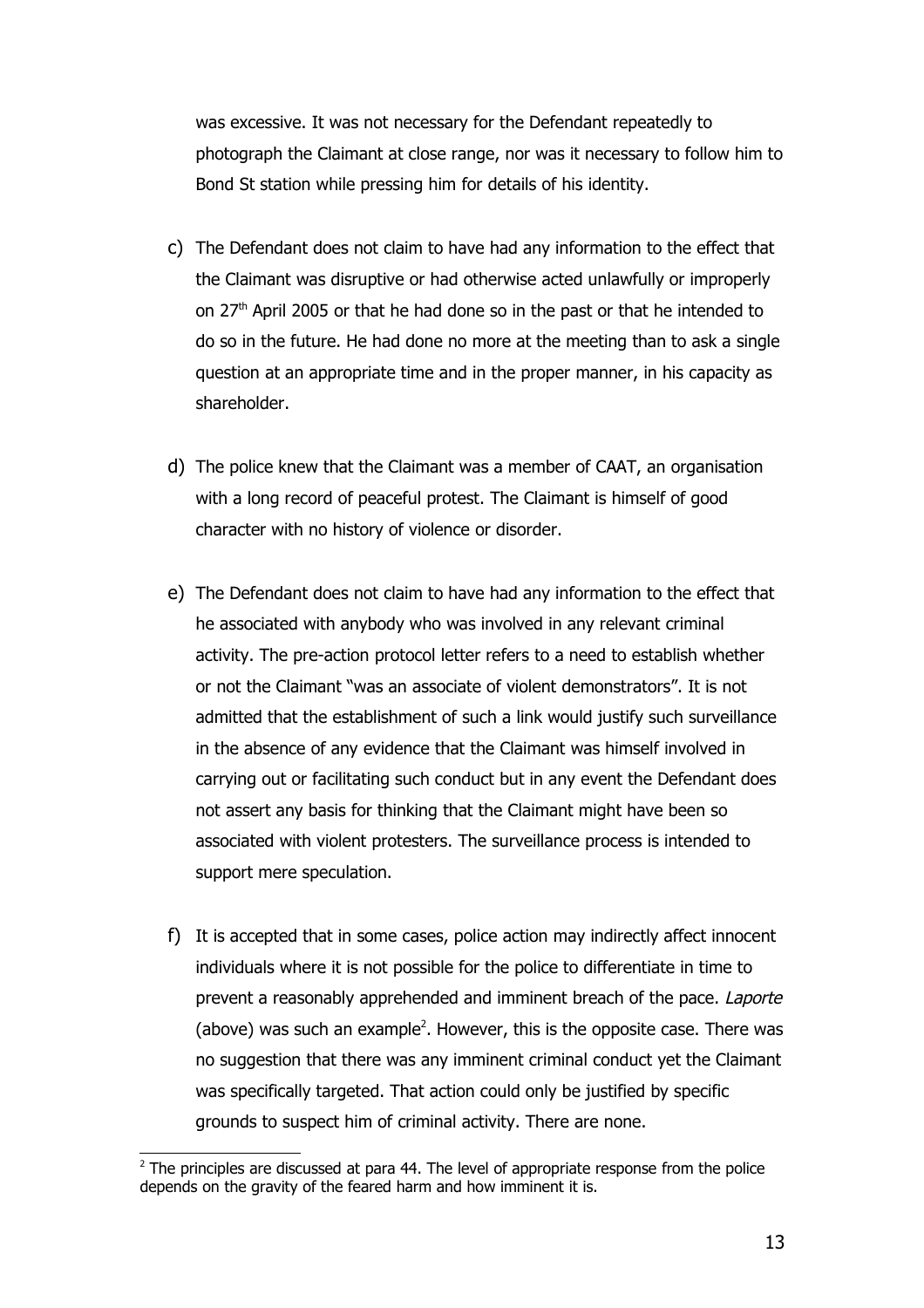g) The Defendant claims (pre-action protocol letter) that part of the reason for taking these photographs was to "do no more than remind participants of the need to comply with the law". The Defendant's action is not rationally connected with this aim particularly given that the officers did not explain what they were doing and why. The Defendant does not explain how it would serve that object (other than by dissuading protesters from attending such events at all) and the action is excessive. There is no suggestion that the Claimant needed any such reminder.

# Discrimination contrary to Article 14.

- 40) The Claimant has been discriminated against contrary to Article 14 taken together with Articles 8 - 11.
- 41) By reference to the approach in Michalak v LB Wandsworth [2003] 1 WLR 617:
	- a) The facts are within the ambit of the convention rights. The Claimant repeats his submissions above.
	- b) The Claimant has been treated less favourably than the members of the following groups:
		- i) Other members of the public generally.
		- ii) Other people who attended the AGM in their capacity as shareholders.
	- c) The Claimant was subjected to less favourable treatment on a proscribed ground, namely his political and conscientious opposition to the arms trade.
	- d) The others with whom the Claimant compares himself are in an analogous situation because they are all (so far as relevant) individuals in respect of whom the police do not claim to have any specific intelligence about their criminal activity. Furthermore, this second class of persons were present at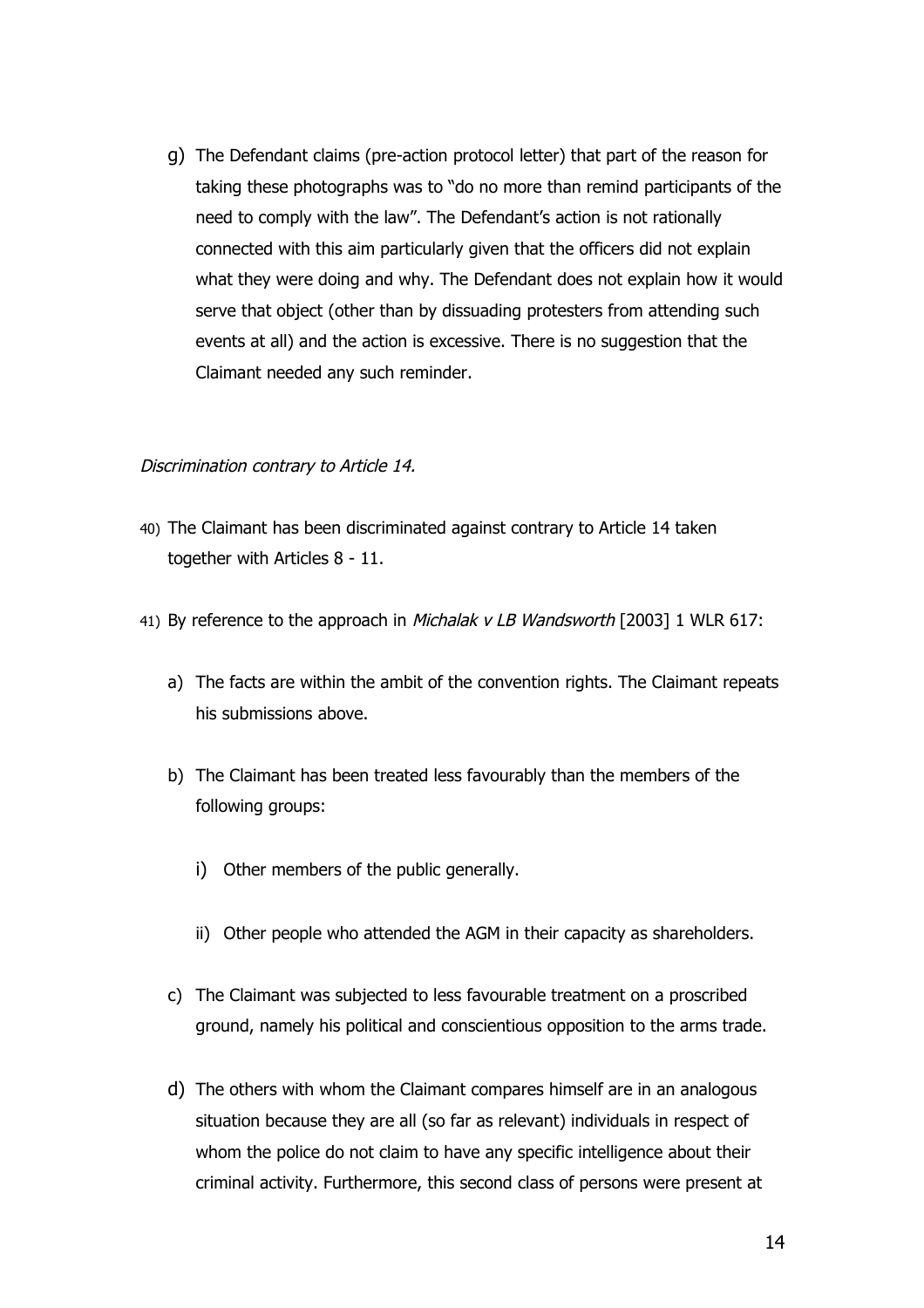the time and place where the Claimant was subjected to the action he complains about.

e) The action is not justified. The Claimant repeats his submissions above.

# Protection from Harassment Act 1997

- 42) The actions of the officers on  $27<sup>th</sup>$  April 2005 were a course of conduct which as they knew or ought to have known, amounted to harassment of the Claimant contrary to section 1 of the Protection from Harassment Act 1997 (the PHA).
- 43) To the extent that the Defendant may allege that the action was taken for the purpose of preventing or detecting crime and so is excluded from the definition of harassment by section  $1(3)(a)$ , the Claimant's case is that this subsection must be narrowly construed in order to be compatible with the ECHR. It does not protect any action taken with the purported purpose of preventing or detecting crime but only action that is taken on reasonable grounds, is rationally connected to that ground, and is proportionate. For the reasons set out above this does not apply to the Defendant's actions.

## Delay

- 44) 3 months from  $27<sup>th</sup>$  April 2005 expired on  $27<sup>th</sup>$  July 2005. The Claimant drew attention to this in its pre-action protocol letter of  $13<sup>th</sup>$  July 2005. In its response, dated 9 August 2005, the Defendant asked for agreement that the Claimant not issue proceedings until after 5<sup>th</sup> September 2005.
- 45) The Claimant's delay following completion of the pre-action protocol has been caused mainly by difficulty in obtaining public funding. Funding was first applied for, on an emergency basis, on 16 August 2005 and refused on 9 September 2005. It was granted following a timely appeal on Friday 14 October 2005.
- 46) In any event the Claimant's claim ought to be allowed to proceed because: